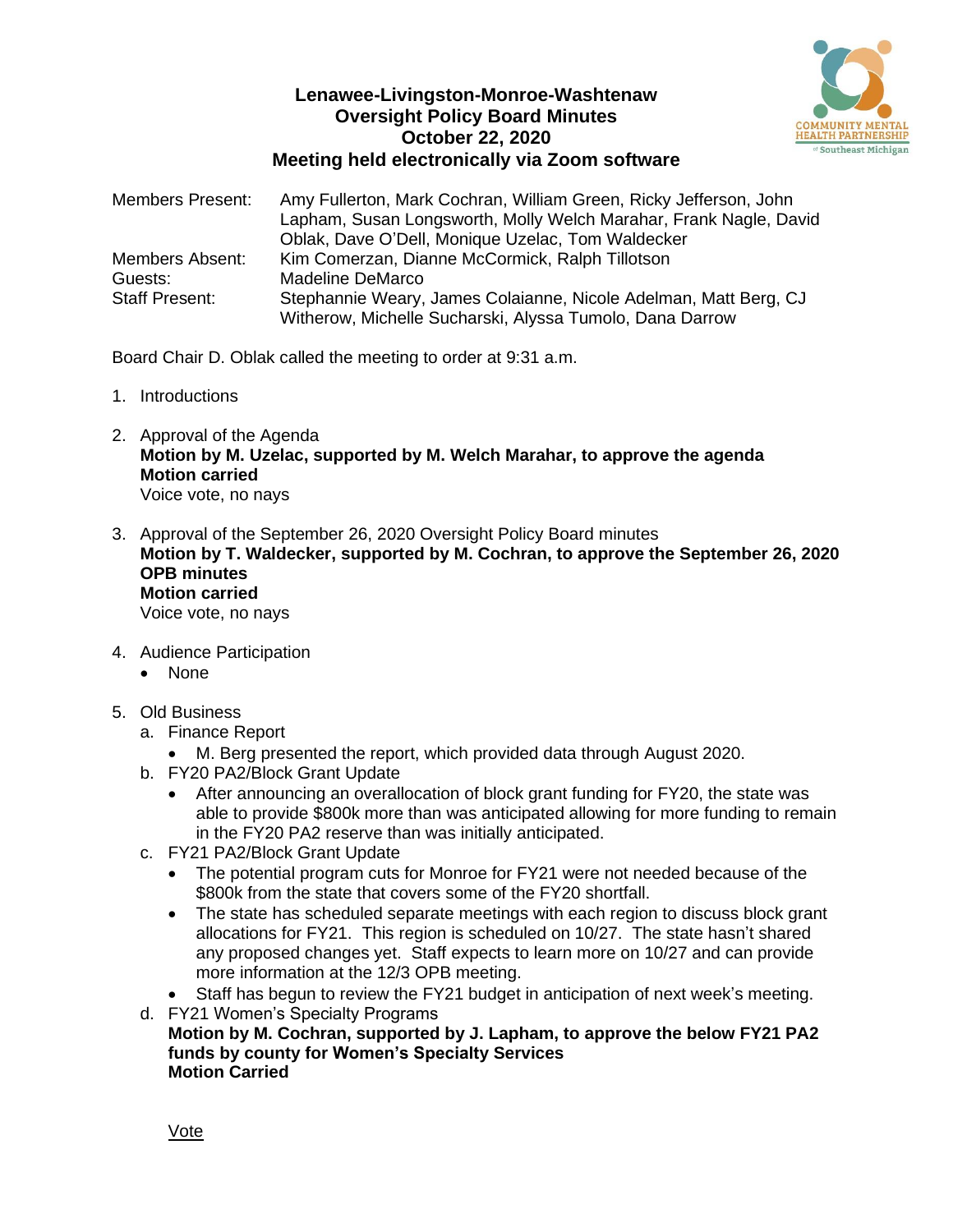Yes: Cochran, Fullerton, Jefferson, Lapham, Longsworth, Welch Marahar, Nagle, Oblak, O'Dell, Uzelac, Waldecker No:

Absent: Comerzan, Green\*, McCormick, Tillotson \*not presented in the meeting for this vote

- e. Bylaws Update
	- The bylaws revisions were reviewed by the attorney and recommendations have been returned. Next steps will be for staff and bylaws subcommittee to make updates to the draft based on the recommendations and present to OPB for review.
	- A Conflict of Interest policy is being drafted by new Compliance Officer Victor Absil, will come to OPB to review.

#### 6. New Business

- a. Officer Elections
	- N. Adelman contacted board members for nominations and interest in serving for FY21. Current Nominations: Chair: Mark Cochran Vice-Chair: Amy Fullerton
		- Secretary: Dave Oblak
	- There were no nominations from the floor.

# **Motion by T. Waldecker, supported by J. Lapham, to name Mark Cochran as OPB Chair, Amy Fullerton as OPB Vice-Chair, and Dave Oblak as OPB Secretary for FY21**

#### **Motion carried**

Vote

Yes: Cochran, Fullerton, Jefferson, Lapham, Longsworth, Welch Marahar, Nagle, Oblak, O'Dell, Uzelac, Waldecker No:

Absent: Comerzan, Green\*, McCormick, Tillotson \*not presented in the meeting for this vote

- b. November/December Meeting(s)
	- Combined for a 12/3/20 Zoom meeting.
- c. Open Meetings Act (Discussion) 10 minutes
	- Remote meetings are allowed through the end of the calendar, per legislation.
	- R. Jefferson advised that some language in the most recent legislation indicates that board members must identify their location during the meeting (city, state). The start-date for the requirement is unclear. Washtenaw BOC began doing location identification at ats meeting last night.
- 7. Report from Regional Board
	- No meeting in October as remote meetings were not allowed at that time, and an inperson quorum was not possible.

# 8. SUD Director Updates

# **Staff Update**

- Many resumes/applications have been submitted for the open SUD Coordinator position. Interviews will be scheduled for the first week in November.
- R. DuBois had a baby last week.

# **Provider Meetings**

• Staff has had meetings with all new providers have had meetings to talk about plans for FY21 programming.